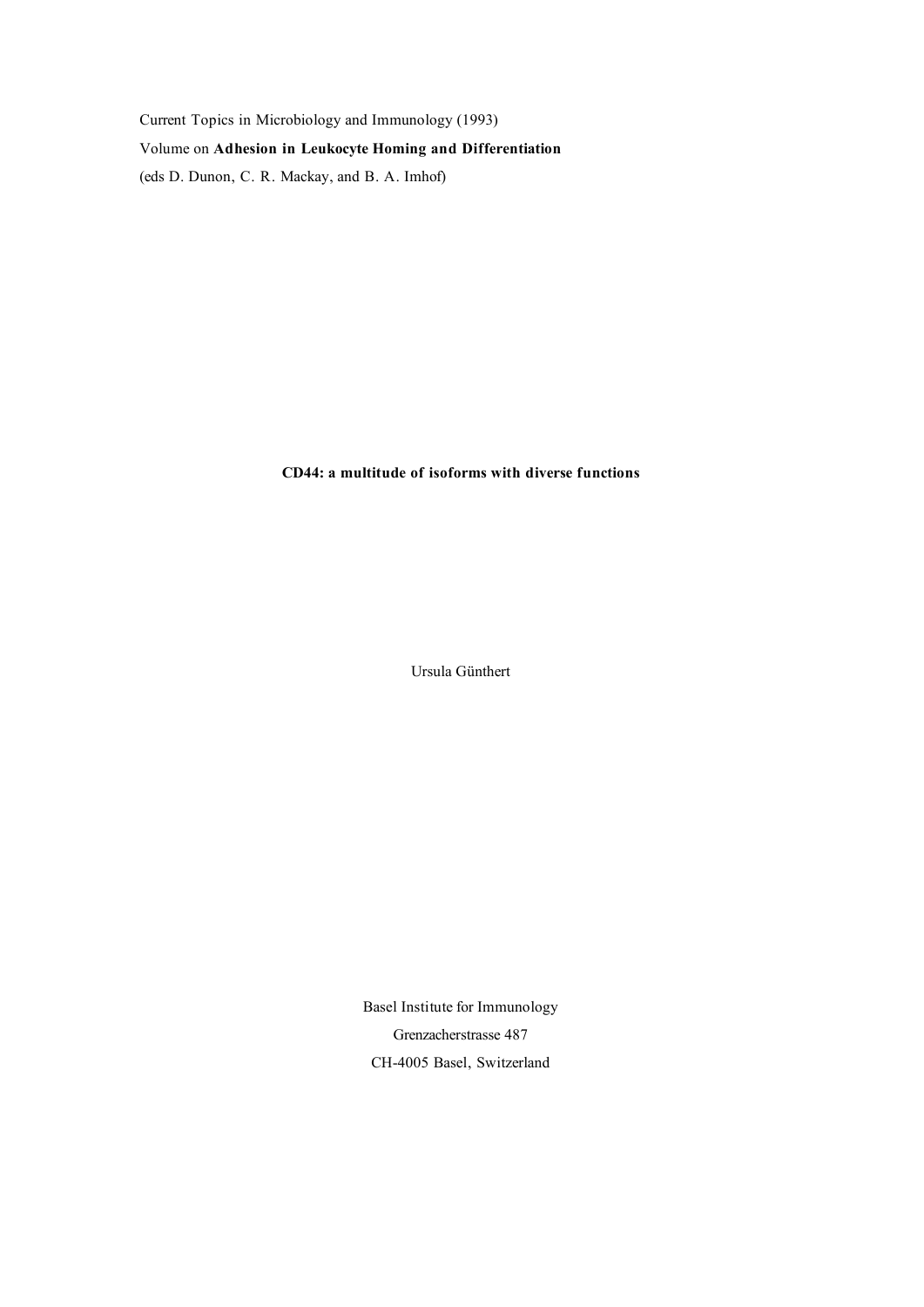## **1. Introduction.**

The CD44 transmembrane glycoprotein of 90 kD has been known for more than ten years under such diverse designations as lymphocyte homing receptor gp90<sup>Hermes</sup>, phagocytic glycoprotein Pgp-1, extracellular matrix receptor III (ECMRIII) and hyaluronate receptor H-CAM (see reviews by Haynes et al., 1989 and 1991). Studies with monoclonal antibodies revealed similarity, and most likely identity among these molecules (Omary et al., 1988; Gallatin et al., 1989; Picker et al., 1989; Aruffo et al., 1990; Miyake et al., 1990; Culty et al., 1990). When the human, baboon and murine cDNA sequences were established identity was confirmed. However, the cDNA sequence codes only for about 360 amino acids, revealing a just 37 kD encompassing protein core (Stamenkovic et al., 1989; Goldstein et al., 1989; Idzerda et al., 1989; Nottenburg et al., 1989; Zhou et al., 1989; Wolffe et al., 1990). This protein core is highly glycosylated by N- and O-linked sugars to yield a 85 to 90 kD form and is sometimes additionally linked to chondroitin sulfate side chains to produce a 180 - 200 kD form (Jalkanen et al., 1988; Stamenkovic et al., 1989).

Concomitant with the diverse names for CD44, the description of functions was as diverse: CD44 molecules were described to participate in cell-cell and cell-matrix interactions such as lymphocyte recirculation and prothymocyte homing, hematopoiesis, lymphocyte and monocyte activation, cell migration and metastasis (reviewed in Haynes et al., 1989 and 1991).

It seemed rather unlikely that all these functions were associated with one and the same molecule, though differences in the posttranslational modification may as well modulate the adhesive properties (Brown et al., 1991). Thus, the description of new extracellular regions led to the assumption that the multitude of functions may be attributed to the various isoforms (Günthert et al., 1991; Brown et al., 1991; Hofmann et al., 1991; He et al., 1992; Matsumura and Tarin, 1992).

The aim of this review article is to describe the ever growing family of isoforms and their organization and to discuss possible functional implications.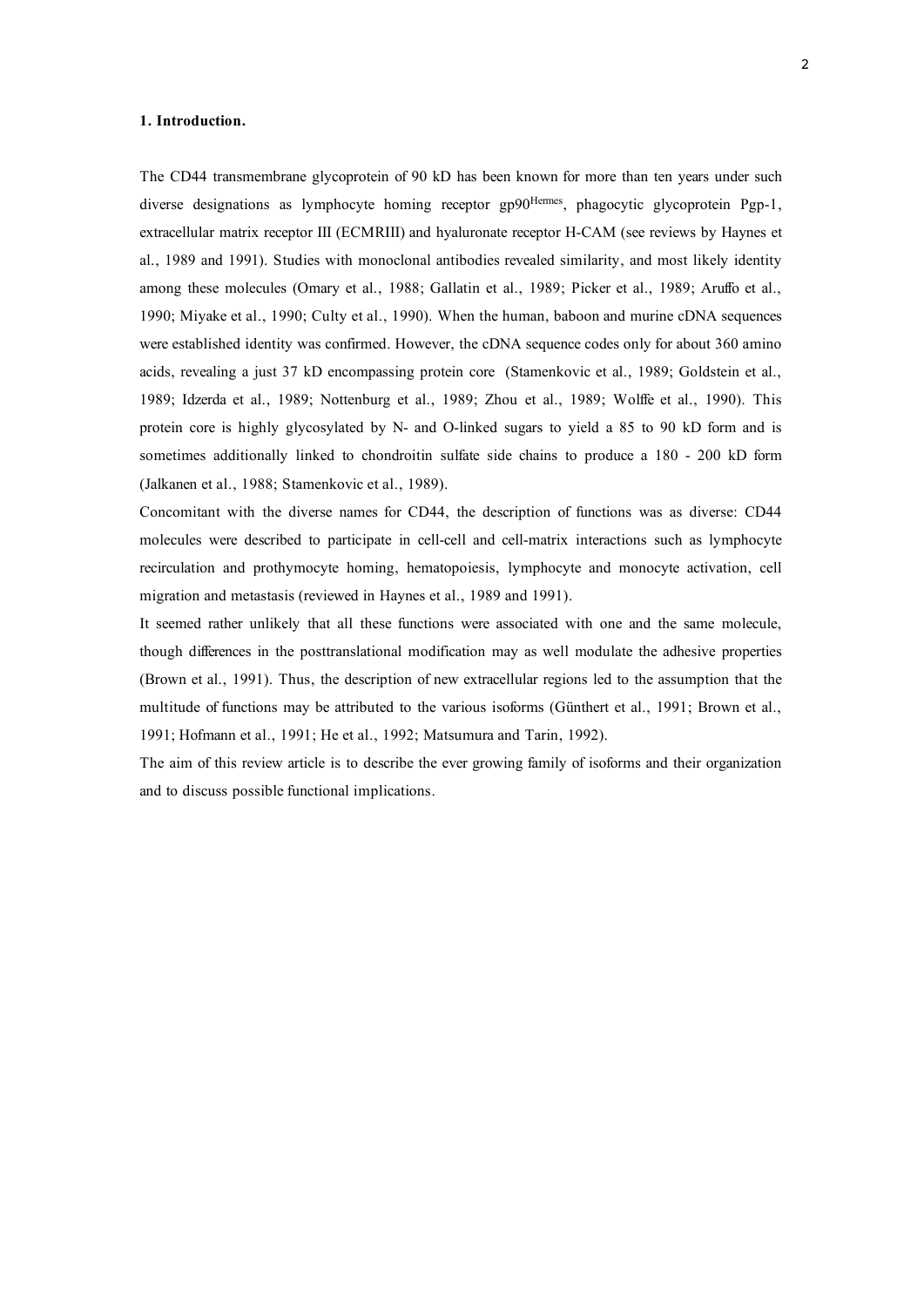#### **2. Genomic organization of the CD44 gene.**

The CD44 gene locus is on chromosome 2 in the mouse genome and on chromosome 11p13 in humans (Goodfellow et al., 1982; Forsberg et al., 1989). In humans, the CD44 locus is close to a region causing suppression of metastasis for certain tumor types and the catalase gene (11p11.2 - 13: Ichikawa et al., 1992) and in the mouse the CD44 locus is linked to the genetic control of susceptibility to colon carcinoma, Scc-1 (Moen et al., 1992).

Recently, most of the genomic structure of the human CD44 gene had been established (Screaton et al., 1992). Over a length of about 60 kb, at least 20 exons are distributed (Figure 1). 10 of these encode sequences for the standard form of CD44 (exons 1 to 5 and 16 to 20). Between exons 5 and 16, at least 10 further exons are localized, which are subjected to alternative splicing (exons 6 to 15). 9 of these 10 variant exons have now been identified by sequencing the genomic DNA (Screaton et al., 1992; Cooper et al., 1992), but 8 of them had been identified previously by RT PCR analysis of CD44 variants expressing cell lines (Hofmann et al., 1991).

Although exon 6, the first of the alternatively spliced exon (designated 1v thus), has not been described in the genomic sequence, the authors indicate preliminary evidence for further exons within this large region of at least 9 kb (Screaton et al., 1992). So far, there is no evidence for more than one additional variant exon in this region, as judged by RT PCR, resulting in a total of 10 alternatively spliced exons in the extracellular region between exons 5 and 16 (Figure 1).

The pancreatic rat cell line BSp73ASML (Matzku et al., 1983), was the original source of the alternatively spliced regions (Günthert et al., 1991). Isolation of the respective sequences from human and murine origin confirmed the existance of 10 additional exons in the extracellular part of CD44 (see Figure 2; unpublished results). The exon borders have previously been postulated due to their existance in various combinations of RNA from human, rat and murine carcinoma cell lines (see Figure 3).

In the cytoplasmic region, variations have also been reported giving rise to either 70 or 3 amino acids lengths (Stamenkovic et al., 1989; Goldstein and Butcher, 1990). Determination of the genomic sequence revealed the existance of both the described cytoplasmic and 3' untranslated regions; the shorter form being encoded by exon 19 and the longer one by exon 20 (Screaton et al., 1992). Predominantly exon 20 is expressed, less than 1% of the short version, which is generated by a stop codon in exon 19 is expressed in B lymphocytes (Goldstein and Butcher, 1990).

An approximately 3 kb long untranslated 3' region was detected in the rat CD44 mRNA with four polyadenylation sites, generating lengths of 1.5; 2.0; 2.9 and 4.3 kb for the standard RNAs (Günthert et al., 1991). In humans three polyadenylation sites are present and in usage, giving rise to RNAs of 1.5; 2.2 and 4.5 kb length (Goldstein et al., 1989; Stamenkovic et al., 1991; Harn et al., 1991). In the mouse there is evidence for four polyadenylation sites, which generate RNAs of 1.6; 3.2; 4.0 and 5.2 kb (Wolffe et al., 1990).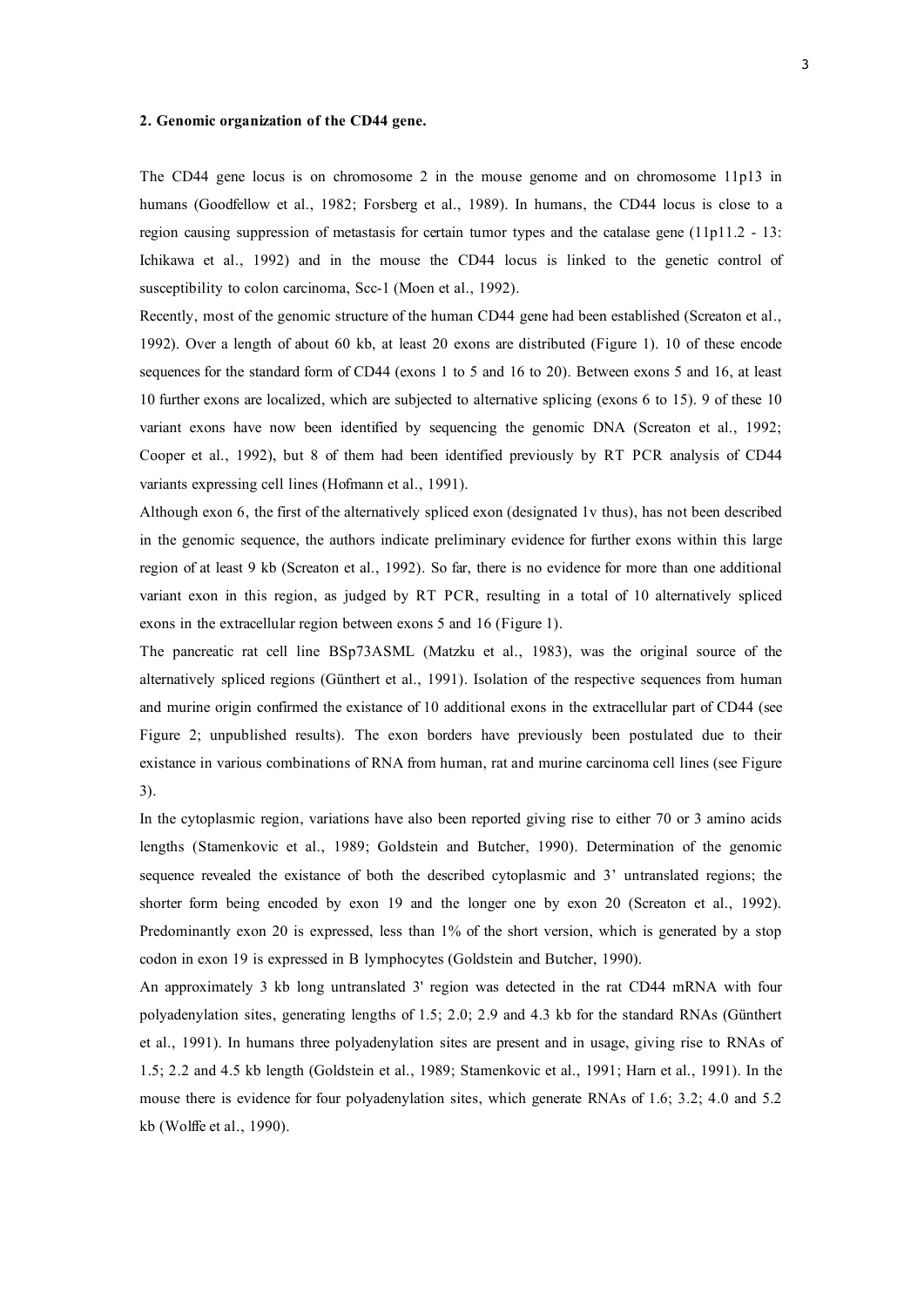# **3. Sequence comparison of the alternatively spliced exons, encoding extracellular regions.**

Between exons 5 and 16 (see Figure 1), near the membrane proximal region of the standard or hematopoietic form of CD44 (CD44S or CD44H), additional sequences of varying lengths have been detected in rats, humans and mice (Günthert et al., 1991; Stamenkovic et al., 1991; Hofmann et al., 1991; Brown et al., 1991; Dougherty et al., 1991; Cooper et al., 1992; Jackson et al., 1992; He et al., 1992; Screaton et al., 1992). While the 5' region of the standard form (exons 1 to 4) and the 3' region (exons 17, 18, and 20; exon 19 encodes the 3' untranslated region of the short cytoplasmic form in humans) are highly conserved among the three species with 82% and 87% identity, the flanking regions (exons 5 and 16) are less well conserved with only 54% and 35% identity, respectively (Günthert et al., 1991).

By RT PCR cDNA sequences were amplified from a rat pancreatic carcinoma line, BSp73ASML (Matzku et al., 1983), a human large cell lung carcinoma line, LCLC97 (Bepler et al., 1988), human immortilized keratinocyte lines, HaCaT (Boukamp et al., 1988) and HPKII (Dürst et al., 1987), a murine squamous cell carcinoma line, KLN205 (ATCC #CRL1453), and a murine colon carcinoma line, CMT93 (ATCC #CCL223), followed by DNA sequencing (Figure 3).

From the rat, exons 3v to 10v had already been described, as well as the human sequences from the same region (Günthert et al., 1991; Hofmann et al., 1991). Recently, also the murine sequences from exons 4v to 10v were determined (He et al., 1992), which differ at two positions from the one determined by us (positions 341 and 354 in Figure 2). Some cell line specific differences have been observed between CMT93 and KLN205 sequences, which usually occured in the third position of the codon and thus either did not affect the translation or led to conservative amino acid changes (e.g. positions 130, 154, 158, 165 and 368 in Figure 2).

The identity between the murine and the rat amino acid sequences from exons 1v to 10v is as high as 90%. Still about 65% of the murine and the human or the rat and the human sequences, respectively, are identical. Most of the potential O-linked glycosylation sites are conserved among the species, as well as the chondroitin sulfate linkage positions, whereas the N-linked glycosylation sites are not so well conserved (Figure 2).

Data base searches did not reveal obvious homology of the variant exons 1v to 10v to any known other protein species.

#### **4. The occurence and composition of CD44 splice variants.**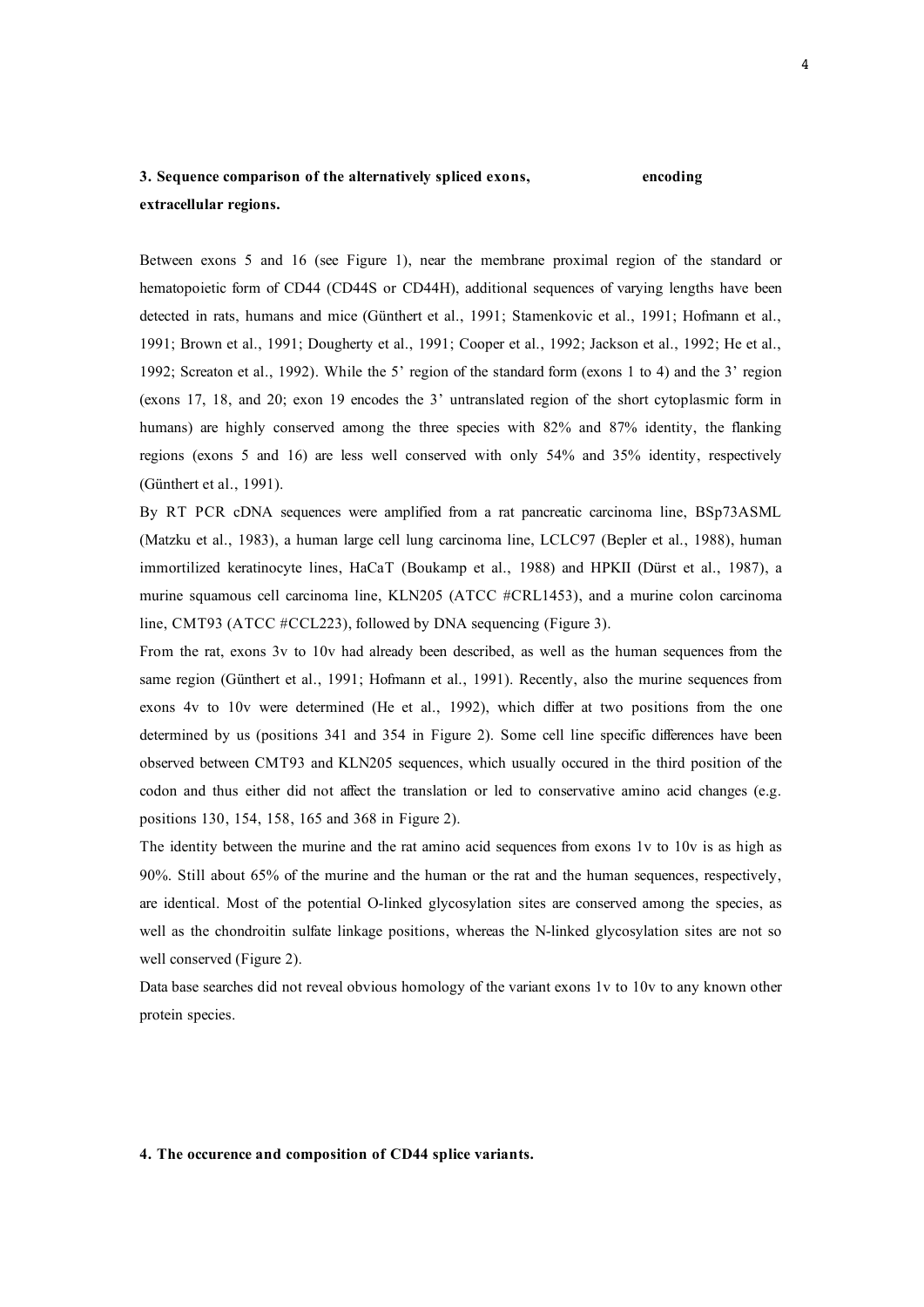The highly metastatic rat pancreas carcinoma line BSp73ASML (Matzku et al., 1983) was the source of the first CD44 variant sequences (Günthert et al., 1991). A monoclonal antibody (mAb1.1ASML) with specificity for the metastatic BSp73ASML cells, which did not recognize antigens on the nonmetastatic line BSp73AS (Matzku et al., 1989), was utilized to isolate a cDNA sequence from a bacterial cDNA expression library (Günthert et al., 1991). This cDNA sequence turned out to be inserted at position 783 into the rat CD44 standard sequence; the continuity of the total sequence being confirmed by RNAse protection analyses (Günthert et al., 1991). Among the at least ten different splice variants produced in BSp73ASML cells, two were of predominance: exons 4v-5v-6v-7v and 6v-7v (#10 and #11 in Figure 3). These two variants however did not contain exon 16 (or 6s) from the 3' standard region (Günthert et al., 1991).

The so-called epithelial form of CD44, CD44E, contains exons 8v-9v-10v (#5 in Figure 3: Stamenkovic et al., 1991; Brown et al., 1991; Dougherty et al., 1991). Variations of these exons were detected in the murine colon carcinoma line CMT93  $(\#1 - \#5)$  in Figure 3); exon 10y can even appear in a smaller version, due to an exon internal splice site (at position 390 of the murine CD44 sequence: #2 in Figure 3; unpublished results).

Longer forms, having in addition to the "epithelial" exons different combinations with exons 4v, 5v, 6v, and 7v were detected not only in murine carcinoma lines (KLN205 and CMT93), but also in early developmental stages of murine embryos (#6 - #9 in Figure 3: U.G. and M.V. Wiles, unpublished results). Similar variants, namely  $# 4, #5, #7$  and  $#9$  have recently been isolated in P. Kincade's lab from the carcinoma line KLN205 (He et al., 1992).

In the human colon carcinoma line HT29 (ATCC #HTB38) and the large cell lung carcinoma line LCLC97 (Bepler et al., 1988), not only the epithelial variant CD44E is expressed, but in addition to this form, varying combinations of exons 3v to 10v are being synthesized  $(\text{\#13 -#15 in Figure 3})$ ; Hofmann et al., 1991). The immortalized keratinocytes, HaCaT (Boukamp et al., 1988) and HPKII (Dürst et al., 1987), predominantly synthesize long isoforms containing contiguously exons 3v to 10v, 2v to 10v or 1v to 10v (Hofmann et al., 1991 and unpublished results). Another exon-internal splice site occurs at position 93 of exon 3v in humans (see Figure 2 and Hofmann et al., 1991; Screaton et al., 1992).

Thus, so far 17 different combinations of the alternatively spliced exons 1v to 10v have been detected in human, rat and murine cell lines (Figure 3).

Besides the already mentioned variations concerning exon  $6s$  (= exon 16) and the alterations in the cytoplasmic region, involving exons 9s and 10s (= exons 19 and 20), exon-internal splice sites add to the complexity of the CD44 variants. Two of these exon-internal splice sites have been described above to be present in exons 3v and 10v, another one has been detected in exon 5s (amino acid position 192 of the CD44S sequence: Shtivelman and Bishop, 1991).

In summary, variations of the CD44 molecule are not only due to alternative splicing of the exons 1v to 10v, but the flanking regions (exons 5s and 6s), usually present in the standard molecule, may also be involved in this process. This eminent potential to combine at least 13 peptide units in the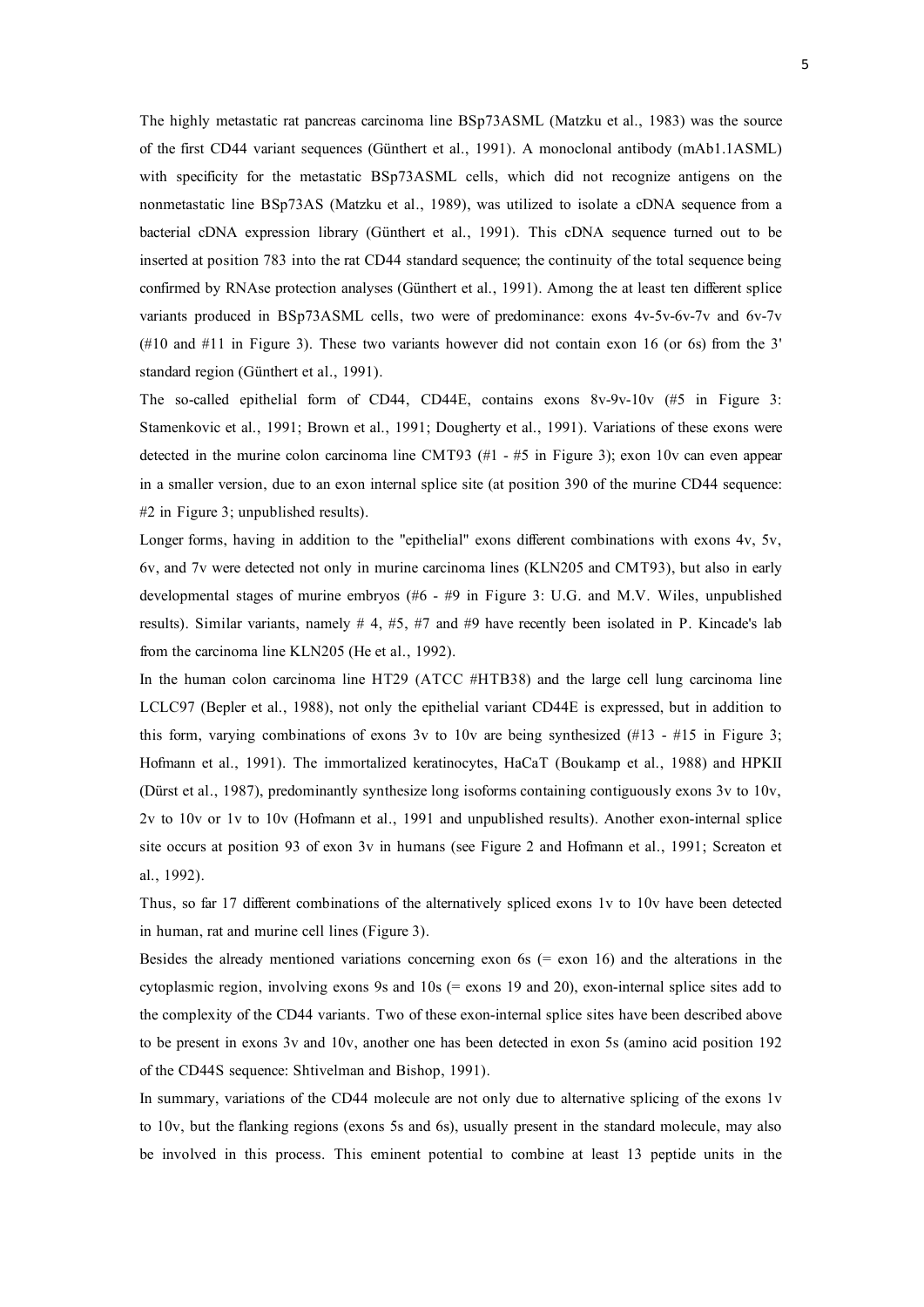extracellular region, which are all encoded by one genomic sequence, makes CD44 one of the most variable surface molecules.

Similarly complex splicing patterns have been detected for the transcripts of fibronectin and the neural cell adhesion molecule N-CAM (Norton and Hynes, 1990; Reyes et al., 1991). How the process of alternative splicing is regulated has not been elucidated in detail (Maniatis, 1991). The small nuclear ribonucleoprotein particle U1 seems to be involved in the regulation of differential binding of the spliceosomes (Kuo et al., 1991). The splicing machinery has to differentiate between splice donor and acceptor sites in the introns flanking the standard and variant exons in a developmentally and physiologically regulated manner.

The amount of CD44 transcript synthesized varies tremendously in different cell types, e.g. transcription is downregulated in neuroblastoma cell lines and upregulated in melanoma and osteosarcoma cell lines (Shtivelman and Bishop, 1991). Several proteins bind to the CD44 promoter, the composition of which is altered during cellular transformation (Mai et al., in prep.).

#### **5. Functional implications of the CD44 isoforms.**

Several functions have been attributed to the CD44 standard molecule, like binding to high endothelial venules (HEV; Jalkanen et al., 1988), binding to collagen and fibronectin (Carter and Wayner, 1988; Jalkanen and Jalkanen, 1992) and binding to hyaluronic acid (HA; Aruffo et al., 1990; Culty et al., 1990; Miyake et al., 1990).

The interaction between CD44S and HEV can be blocked with mAb Hermes-3 (Jalkanen et al., 1987), which recognizes an epitope in the membrane proximal region near the insertion site for exons 1y to 10v (Goldstein et al., 1989).

Wheras the location of collagen interaction has not been described, binding to fibronectin is mediated via the chondroitin sulfate side chains, thus only the 180 - 200kD CD44 form is able to bind to this ligand (Jalkanen and Jalkanen, 1992).

Binding to hyaluronic acid has initially been postulated due to the homology of the amino terminal CD44 region to the HA binding domains of cartilage proteoglycan core and link proteins (Stamenkovic et al., 1989; Goldstein et al., 1989). Hyaluronic acid is a polysaccharide of high molecular mass located in the extracellular matrix (ECM). Various physiological functions have been attributed to HA, like immobilizing water in the ECM, and involvement in cell proliferation, migration, and differentiation (Laurent and Fraser, 1992). The ability of CD44 to bind HA adds it to the familiy of HA binding proteins, including apart from the proteoglycan core and link protein, aggrecan, versican and TSG-6, a novel TNFα-inducible HA binding protein (Hardingham and Fosang, 1992; Lee et al., 1992).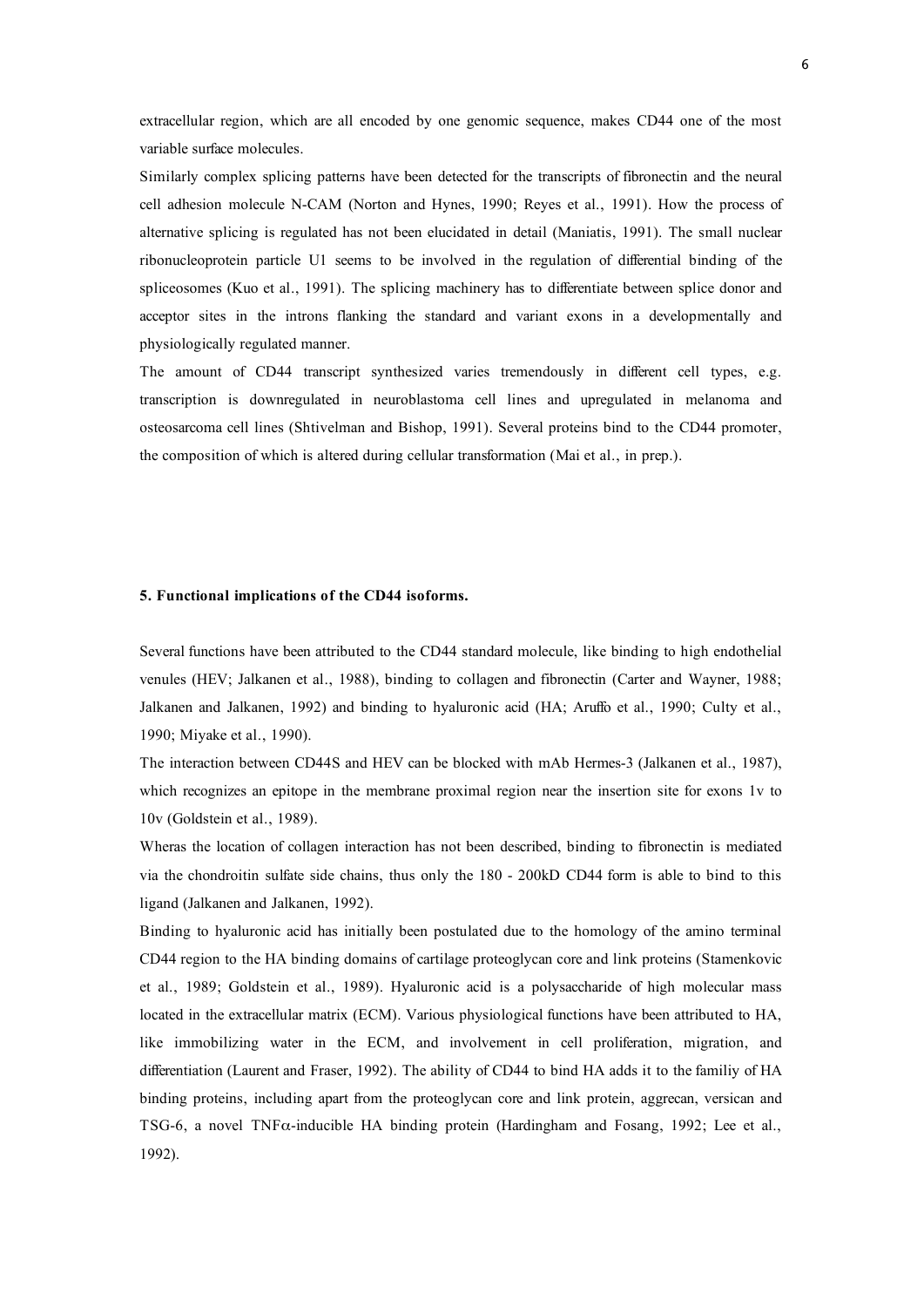The binding to HA mediates cellular aggregation, cytokine release and lymphocyte activation (Haynes et al., 1989). In human melanoma cells the CD44S molecule is involved in hematogenous spread of the tumor cells (Birch et al., 1991). Highly malignant melanomas exhibit increased expression of CD44S, but do not express any CD44 variants (unpublished results). cDNA transfections of human lymphoma cell lines (Namalwa) led to enhanced local tumor formation and metastatic spread only when the CD44S molecule was overexpressed, not when the transfectants expressing the epithelial variant were analyzed (Sy et al., 1991 and 1992).

Although almost all lymphoid cells express CD44S, only a minority has an affinity for HA (Lesley et al., 1992). The affinity of CD44 for HA may be influenced by conformational changes, interaction with neighbouring cell surface molecules to form heterodimers, by homodimerization or the formation of larger complexes. Activation of lymphocytes leads to an induction of HA binding (Murakami et al., 1990 and 1991; Lesley et al., 1992).

It seems rather likely that the binding functions described for the standard form of CD44 are conserved in the various isoforms, predicting that the insertion of the new regions does not interfere with the active sites and does not completely rearrange the conformation. Several reports however indicated that only CD44S is able to bind HA, while the epithelial form of CD44, CD44E, has lost the affinity for HA (Stamenkovic et al., 1991; Sy et al., 1991 and 1992; Thomas et al., 1992). Contradictory results were obtained with murine CD44 isoforms exhibiting the same affinity to HA as the standard molecule (He et al., 1992). The authors conclude that the amino terminal portion of CD44 is sufficient for HA binding and that loss of this function is not necessarily a consequence of insertion of additional exons in the membrane proximal region (He et al., 1992).

The longer cytoplasmic domain (exon 10s) is phosphorylated by a serine/threonine kinase and has been shown to interact with the cytoskeleton (Carter and Wayner, 1988). A potential relationship between these two events was reported (Camp et al., 1991). However, in a recent publication, it was demonstrated that serines 323 and 325 of the standard CD44 sequence are the kinase targets, but that these phosphorylations do not regulate membrane localization and cytoskeletal interactions (Neame and Isacke, 1992).

So far, no ligand has been identified for the region encompassing variant exons 1v to 10v. A hydrophilicity plot of the total CD44 molecule denotes concentration of hydrophilic areas predominantly in the variant exons 1v to 9v (Figure 4). Another hydrophilic center is located in exon 5s, wheras the signal peptide in exon 1s and the transmembrane domain in exon 8s are highly hydrophobic. Since hydrophilic regions of a protein are usually facing outwards, these regions are possible candidates for interaction of peptide stretches with ligands. Non-peptide binding to ligands is most probably another mode of interaction for the variant region, because there are several potential Nand O-glycosylation sites, most of them are flanking the hydrophilic centers (e.g. in exons 1v, 3v, 5v, 6v, 8v and 9v; Figure 4). Interaction of the standard CD44 molecule to fibronectin is known to be mediated by the chondroitin sulfate chains of exon 7s (Jalkanen and Jalkanen, 1992). Exon 3v contains in addition two conserved chondroitin sulfate linkage positions which are possibly also involved in fibronectin binding.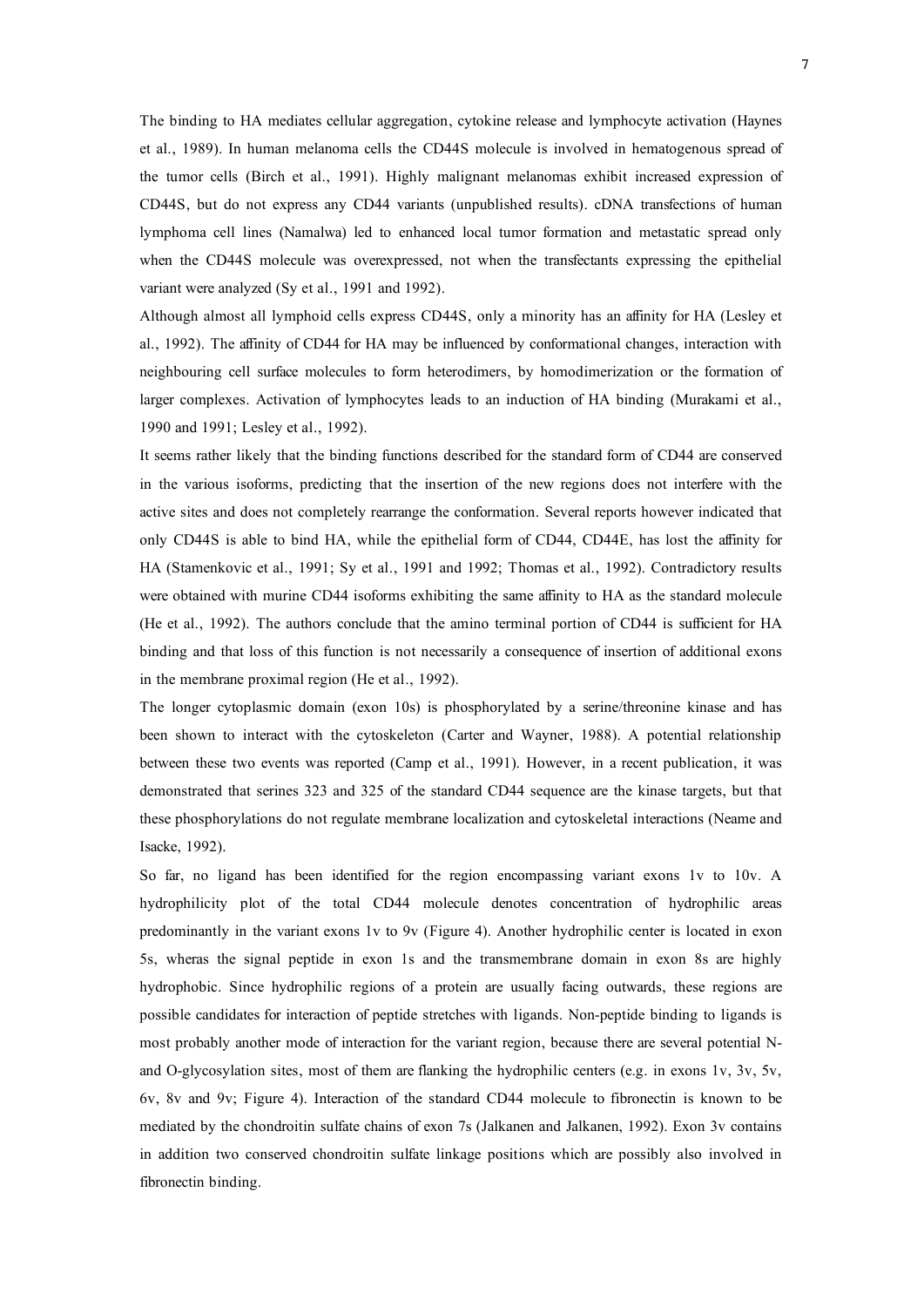The only functional assays so far concerning the variant exons 1v to 10v have been performed with mAb1.1ASML (Matzku et al., 1989), which recognizes an epitope at the 5' end of exon 6v in the rat (Hofmann et al., 1991). Concomittant application of mAb1.1ASML (i.p.) with the highly metastatic cell line BSp73ASML (s.c.) into syngeneic rats considerably blocked metastasis formation in the lungs (Reber et al., 1990). cDNA transfections of variants #10 or #11 (see Figure 3) into the nonmetastatic cell line BSp73AS conferred metastatic potential to these transfectants in the spontaneous metastasis protocol (Günthert et al., 1991). Metastasis formation of these transfectants can be dramatically blocked with mAb1.1ASML, when given (i.v.) prior to lymph node colonization (Seiter et al., 1993). It is likely that mAb1.1ASML interferes with interactions between exon 6v and a not yet identified ligand in the draining lymph node or the lung (Seiter et al., 1993).

During normal developmental and regenerative processes, inflammation and wound healing, as well as in metastasis formation, massive cell movements in a highly directed order take place (Nicolson, 1987; Ruiz and Imhof, 1992; Van Roy and Mareel, 1992; Hart and Saini, 1992; Keller et al., 1993). The CD44 variant isoforms are expressed during these processes and they are most likely not only involved in metastasis formation (Günthert et al., 1991; Hofmann et al., 1991; Arch et al., 1992; Seiter et al., 1993; unpublished results). Since metastatic tumor cells mimick embryonic cells, activated T- and Blymphocytes, and highly regenerative cells, like keratinocytes and cells from the base of the colon crypts, the underlying receptor ligand-interaction may be very similar in all these necessary contacts (Alho and Underhill, 1989; Hofmann et al., 1991; Brown et al., 1991; Arch et al., 1992; Thomas et al., 1992).

For a better analysis of these malignant and non-malignant processes, we generated antibodies directed against the human variant CD44 region (Mackay et al., in prep.). With these mAb a panel of lymphoid and non-lymphoid human tissues was screened. Expression of variants  $#1$  to  $#5$  (see Figure 3) was detected in most of the epithelial layers (Figure 5; Mackay et al., in prep.). Variants containing exons 5v and 6v are however only scarcely expressed in non-malignant tissues, e.g. in the basal layer of the skin, the base of the colon crypts, the basal layer of the bronchial epithelium, the squamous epithelium of the oesophagus, the basal layer of the mammary gland ducts and the tonsillary epithelium (Mackay et al., in prep.).

Expression of exon 6v containing CD44 variants is not only upregulated in highly metastatic rat cell lines (Günthert et al., 1991), but also correlates with malignancy in colon and breast carcinomas (Matsumura and Tarin, 1992; Heider et al., 1993).

Variant specific CD44 mAb may be valuable tools for the development of a sensitive diagnosis for malignant processes. Thus, knowledge of how tumor cells mimick non-malignant processes by analysing the multifarious CD44 molecule may even help to devise new strategies in tumor prevention (Frost and Levin, 1992).

While the exact mechanisms by which CD44 isoforms participate in embryogenesis, tumor progression and lymphocyte migration (in inflammation) still need to be clarified, it is tempting to speculate that the variant regions play a major role in these processes. A common feature of these processes is the ability of the CD44V molecules carrying cells to migrate to specific sites. This may be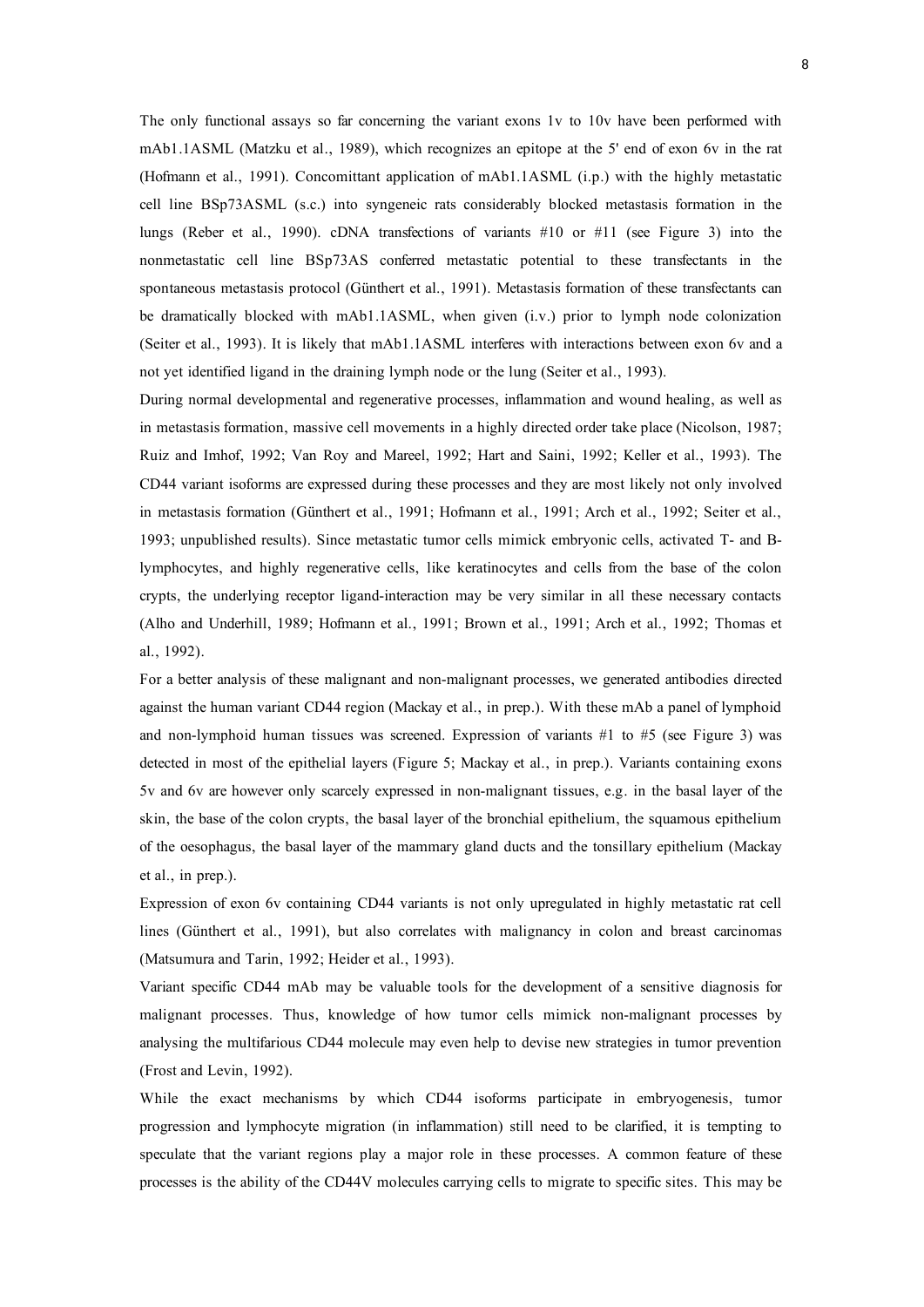mediated via CD44V by contacting ECM molecules, degrading components from the ECM, inducing factors that regulate signalling, by specific interactions between the variant region(s) and/or organspecific ligands on endothelia. Once these ligands are identified which interact with the various isoforms, these issues may be addressed.

**Acknowledgements:** I thank Drs. Sabine Mai, Michael Wiles, Patricia Ruiz and Beat Imhof from the Basel Institute for Immunology for valuable criticisms and improvements on the manuscript and Viviane Anquez for expert technical assistance. Special thanks to Dr. Achim Terpe (Institut für Pathologie, Giessen) for performing the immunohistochemistry in Figure 5. The Basel Institute was founded and is supported by F. Hoffmann-La Roche LTD, Basel Switzerland.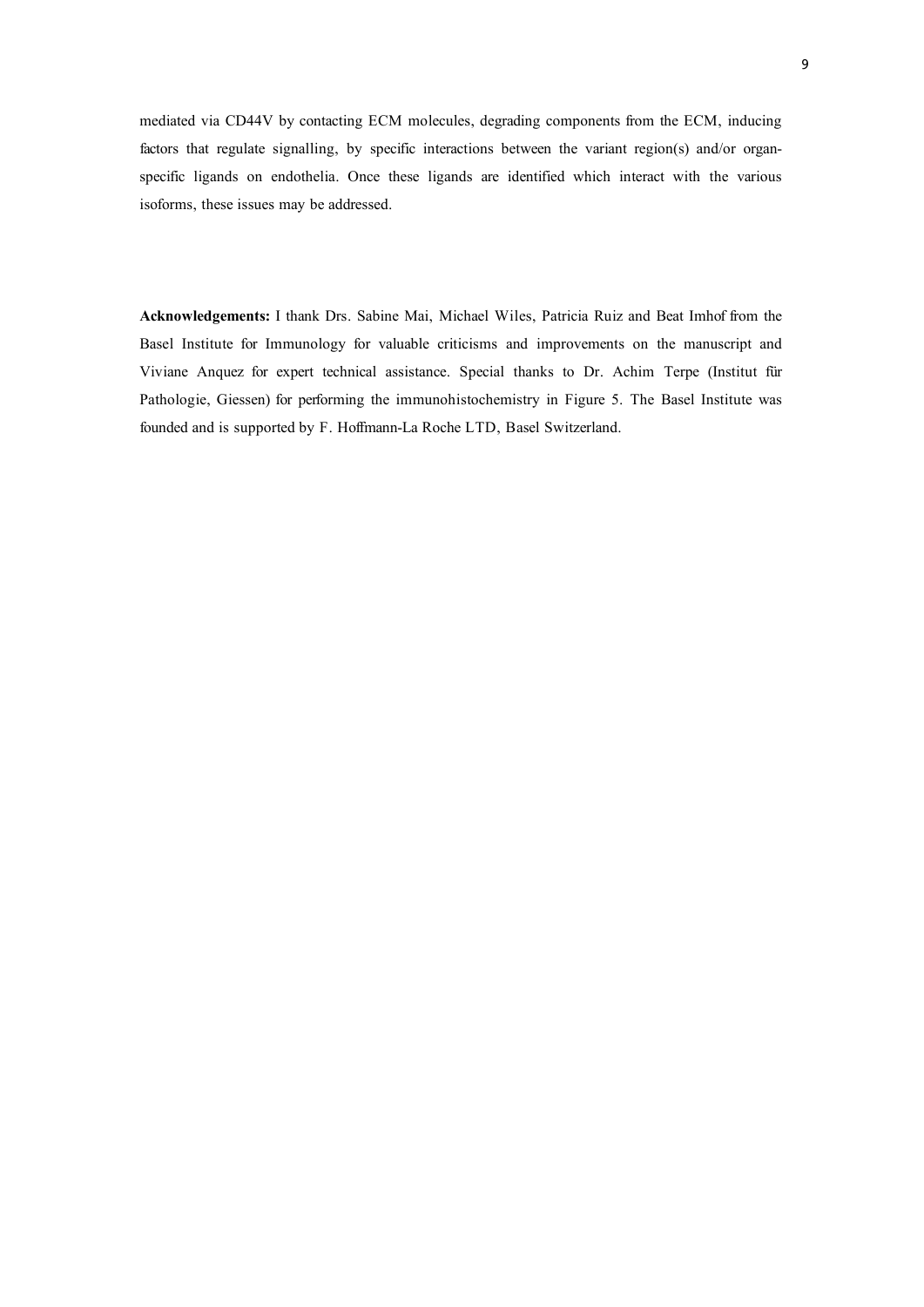# **Figure Legends.**

Figure 1: Organization of the genomic structure of the CD44 gene. A linear map indicates the exon nomenclature and the approximate lengths of the introns, according to Screaton et al. (1992). Exon #6, the first of the variant exons, has been added to the published map. Numbering of the exons refers to their presence in the standard or the variant region: exons 1 to 5 encode the 5' standard region (= exons 1s to 5s); exons 6 to 15 encode the variant exons 1v to 10v; and exons 16 to 20 encode the 3' standard region (= exons 6s to 10s).

Figure 2: Amino acid composition of the human, rat and murine variant CD44 regions. The symbols refer to O-glycosylation sites; N-glycosylation sites; chondroitin sulfate side chains; exon borders.

Figure 3: Compilation of the so far isolated CD44 variant molecules. The number of amino acids for each exon refers to the human sequence. The arrow heads point to additional splice sites, either within the standard region, or in the variant exons 3v and 10v.

Figure 4: Hydrophilicity plot of the total rat variant CD44 molecule. The plot structure was established according to Chou and Fasman (1974). Rounded ends denote hydrophilic areas, sharp ends indicate hydrophobic areas. The filled arrow heads indicate the borders between the standard and the variant sequences, the open arrow heads denote additional splice sites within the standard region. The other symbols refer to: N-glycosylation sites; O-glycosylation sites; chondroitin sulfate side chains. Numbering of the exons refers to the numbering indicated in Figure 1.

Figure 5: Detection of variant CD44 antigens in human skin. mAb against standard CD44 (25.32), exon 9v (11.24), exon 6v (11.31) and exon 4v (11.10) were used to stain skin sections. While mAb 25.32 stains epithelial and stromal cells, mAb 11.24 and 11.31 reactions are strictly limited to the epithelial layers, mAb 11.10 only detects the basal layer of the skin (upper left corner). Detection of mAb binding was performed with APAAP (Dako).

## **REFERENCES**

- Alho AM, Underhill CB (1989) The hyaluronate receptor is preferentially expressed on proliferating epithelial cells. J Cell Biol 108: 1557-1565
- Arch R, Wirth K, Hofmann M, Ponta H, Matzku S, Herrlich P, Zöller M (1992) Participation in normal immune responses of a metastasis-inducing splice variant of CD44. Science 257: 682- 685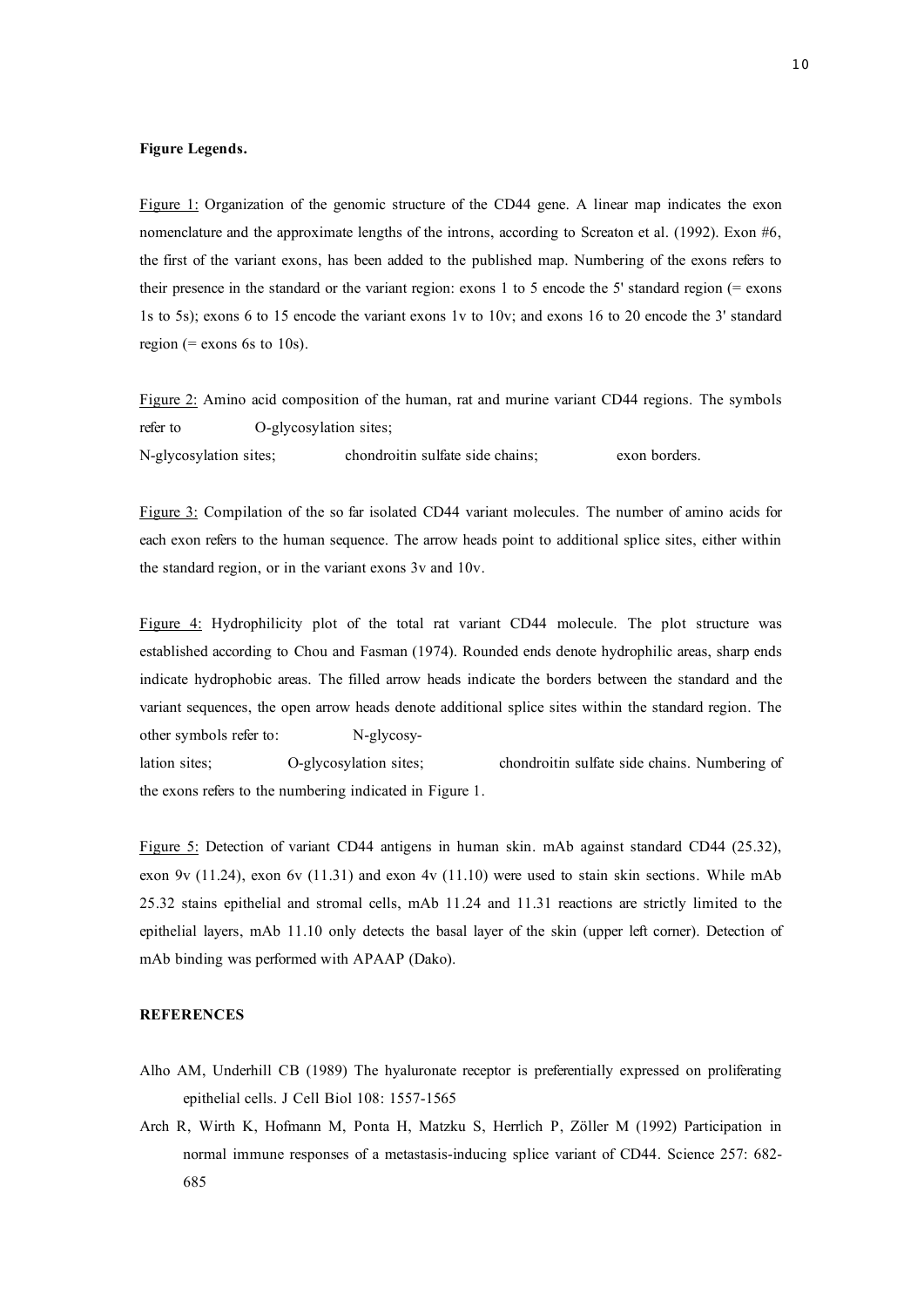- Aruffo A, Stamenkovic I, Melnick M, Underhill CB, Seed B (1990) CD44 is the principle cell surface receptor for hyaluronate. Cell 61: 1303-1313
- Bepler G, Koehler A, Kiefer P, Havemann K, Beisenherz K, Jaques G, Gropp C, Haeder M (1988) Characterization of the state of differentiation of six newly established human non-small-cell lung cancer cell lines. Differentiation 37: 158-171
- Birch M, Mitchell S, Hart IR (1991) Isolation and characterization of human melanoma cell variants expressing high and low levels of CD44. Cancer Res 51: 6660-6667
- Boukamp P, Petrussevska RT, Breitkreutz D, Hornung J, Markham A, Fusenig NE (1988) Normal keratinization in a spontaneously immortalized aneuploid human keratinocyte cell line. J Cell Biol 106: 761-771
- Brown TA, Bouchard T, St. John T, Wayner EA, Carter WG (1991) Human keratinocytes express a new CD44 core protein (CD44E) as a heparan-sulfate intrinsic membrane proteoglycan with additional exons. J Cell Biol 113: 207-221
- Camp RL, Kraus TA, Puré E (1991) Variations in the cytoskeletal interaction and posttranslational modification of the CD44 homing receptor in Macrophages. J Cell Biol 115: 1283-1292
- Carter WG, Wayner EA (1988) Characterization of the class III collagen receptor, a phosphorylated, transmembrane glycoprotein expressed in nucleated human cells. J Biol Chem 263: 4193-4201
- Chou PY, Fasman GD (1974) Prediction of protein conformation. Biochem 13: 222-244
- Cooper DL, Dougherty G, Harn H-J, Jackson S, Baptist EW, Byers J, Datta A, Phillips G, Isola NR (1992) The complex CD44 transcriptional unit: alternative splicing of three internal exons generates the epithelial form of CD44. Biochem Biophys Res Comm 182: 569-578
- Culty M, Miyake K, Kincade PW, Sikorski E, Butcher EC, Underhill C (1990) The hyaluronate receptor is a member of the CD44 (H-CAM) family of cell surface glycoproteins. J Cell Biol 111: 2765-2774
- Dougherty GJ, Lansdorp PM, Cooper DL, Humphries RK (1991) Molecular cloning of CD44R1 and CD44R2, two novel isoforms of the human CD44 lymphocyte "homing" receptor expressed by hemopoietic cells. J Exp Med 174: 1-5
- Dürst M, Dzarlieva-Petrussevska RT, Boukamp P, Fusenig NE, Gissmann L (1987) Molecular and cytogenetic analysis of immortilized human primary keratinocytes obtained after transfection with human papillomavirus type 16 DNA. Oncogene 1: 251-256
- Forsberg UH, Jalkanen S, Schroder J (1989) Assignment of the human lymphocyte homing receptor gene to the short arm of chromosome 11. Immunogen 29: 405-407
- Frost P, Levin B (1992) Clinical implications of metastatic process. Lancet 339: 1458-1461
- Gallatin WM, Wayner EA, Hoffman PA, St. John T, Butcher EC, Carter WG (1989) Structural homology between lymphoctye receptors for high endothelium and class III extracellular matrix receptor. Proc Natl Acad Sci USA 86: 4654-4658
- Goldstein LA, Butcher EC (1990) Identification of mRNA that encodes an alternative form of H-CAM(CD44) in lymphoid and nonlymphoid tissues. Immunogenetics 32: 389-397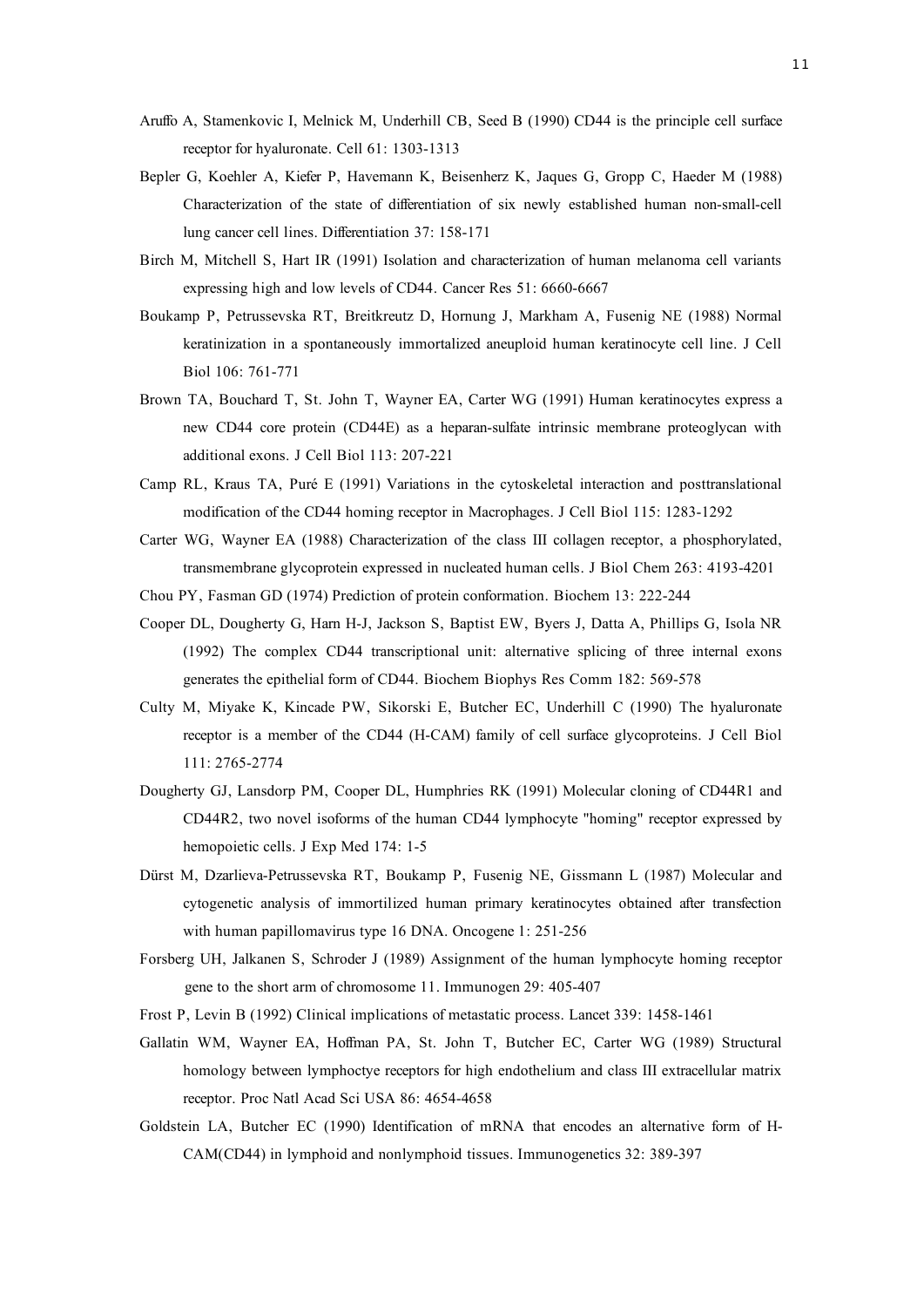- Goldstein LA, Zhou DFH, Picker LJ, Minty CN, Bargatze RF, Ding JF, Butcher EC (1989) A human lymphocyte homing receptor, the hermes antigen, is related to cartilage proteoglycan core and link proteins. Cell 56: 1063-1072
- Goodfellow PN, Banting G, Wiles MV, Tunnacliffe A, Parkar M, Solomon E, Dalchau R, Fabre JW (1982) The gene, MIC4, which controls expression of the antigen defined by monoclonal antibody F10.44.2, is on human chromosome 11. Eur J Immunol 12: 659-663
- Günthert U, Hofmann M, Rudy W, Reber S, Zöller M, Haussmann I, Matzku S, Wenzel A, Ponta H, Herrlich P (1991) A new variant of glycoprotein CD44 confers metastatic potential to rat carcinoma cells. Cell 65: 13-24
- Hardingham TE, Fosang AJ (1992) Proteoglycans: many forms and many functions. FASEB J 6: 861- 870
- Harn H-J, Isola N, Cooper DL (1991) The multispecific cell adhesion molecule CD44 is represented in reticulocyte cDNA. Biochem Biophys Res Comm 178: 1127-1134
- Hart IR, Saini A (1992) Biology of tumour metastasis. Lancet 339: 1453-1457
- Haynes BF, Liao H-X, Patton KL (1991) The transmembrane hyaluronate receptor (CD44): multiple functions, multiple forms. Cancer Cells 3: 347-350
- Haynes BF, Telen MJ, Hale LP, Denning SM (1989) CD44 a molecule involved in leukocyte adherence and T-cell activation. Immunol Today 10: 423-428
- He Q, Lesely J, Hyman R, Ishihara K, Kincade PW (1992) Molecular isoforms of murine CD44 and evidence that the membrane proximal domain is not critical for hyaluronate recognition. J Cell Biol 119: 1711-1719
- Heider K-H, Hofmann M, Horst E, van den Berg F, Ponta H, Herrlich P, Pals ST (1993) A human homologue of the rat metastasis-associated variant of CD44 is expressed in colorectal carcinomas and adenomatous polyps. J Cell Biol 120: 227-233
- Hofmann M, Rudy W, Zöller M, Tölg C, Ponta H, Herrlich P, Günthert U (1991) CD44 splice variants confer metastatic behavior in rats: homologous sequences are expressed in human tumor cell lines. Cancer Res 51: 5292-5297
- Ichikawa T, Ichikawa Y, Dong J, Hawkins AL, Griffin CA, Isaacs WB, Oshimura M, Barrett JC, Isaacs JT (1992) Localization of metastasis suppressor gene(s) for prostatic cancer to the short arm of human chromosome 11. Cancer Res 52: 3486-3490
- Idzerda RL, Carter WG, Nottenburg C, Wayner EA, Gallatin WM, St. John T (1989) Isolation and DNA sequence of a cDNA clone encoding a lymphocyte adhesion receptor for high endothelium. Proc Natl Acad Sci USA 86: 4659-4663
- Jackson DG, Buckley J, Bell JI (1992) Multiple variants of the human lymphocyte homing receptor CD44 generated by insertions at a single site in the extracellular domain. J Biol Chem 267: 4732-4739
- Jalkanen S, Bargatze RF, del los Toyos J, Butcher EC (1987) Lymphocyte recognition of high endothelium: antibodies to distinct epitopes of an 85-95 kD glycoprotein antigen differentially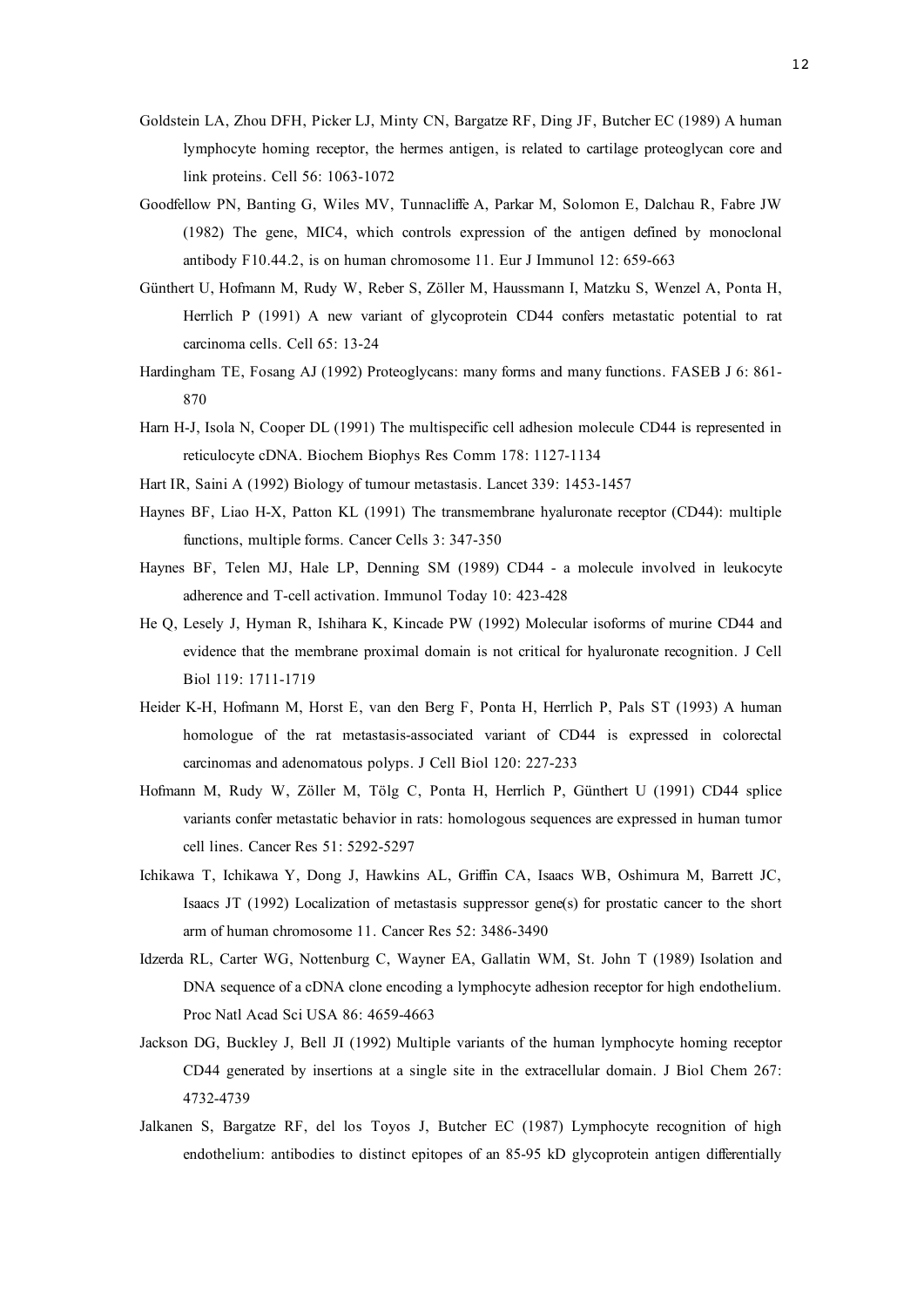inhibit lymphocyte binding to lymph node, mucosal or synovial endothelial cells. J Cell Biol 105: 983-990

- Jalkanen S, Jalkanen M (1992) Lymphocyte CD44 binds the COOH-terminal heparin-binding domain of fibronectin. J Cell Biol 116: 817-825
- Jalkanen S, Jalkanen M, Bargatze R, Tammi M, Butcher EC (1988) Biochemical properties of glycoproteins involved in lymphocyte recognition of high endothelial venules in man. J Immunol 141: 1615-1623
- Keller G, Kennedy M, Papayannopoulou T, Wiles MV (1993) Hematopoietic commitment during embryonic stem (ES) cell differentiation in culture. Mol Cell Biol (in press)
- Kuo H-C, Nasim F-U H, Grabowski PJ (1991) Control of alternative splicing by the differential binding of U1 small nuclear ribonucleoprotein particle. Science 251: 1045-1050
- Laurent TC, Fraser JRE (1992) Hyaluronan. FASEB J 6: 2397-2404
- Lee TH, Wisniewski H-G, Vilcek J (1992) A novel secretory tumor necrosis factor-inducible protein (TSG-6) is a member of the family of hyaluronate binding proteins, closely related to the adhesion receptor CD44. J Cell Biol 116: 545-557
- Lesley J, He Q, Miyake K, Hamann A, Hyman R, Kincade PW (1992) Requirements for hyaluronic acid binding by CD44: a role for the cytoplasmic domain and activation by antibody. J Exp Med 175: 257-266
- Mackay CR, Terpe A, Stauder R, Marston WL, Stark H, Günthert U (in prep) Differential expression of CD44 variant regions in human tissues
- Mai S, Fluri M, Günthert U (in prep) Regulation of the CD44 promoter
- Maniatis T (1991) Mechanisms of alternative pre-mRNA splicing. Science 251: 33-34
- Matsumura Y, Tarin D (1992) Significance of CD44 gene products for cancer diagnosis and disease evaluation. Lancet 340: 1053-1058
- Matzku S, Komitowski D, Mildenberger M, Zöller M (1983) Characterization of Bsp73, a spontaneous rat tumor and its in vivo selected variants showing different metastasizing capacities. Inv Met 3: 109-123
- Matzku S, Wenzel A, Liu S, Zöller M (1989) Antigen differences between metastatic and nonmetastatic BSp73 rat tumor variants characterized by monoclonal antibodies. Cancer Res 49: 1294-1299
- Miyake K, Underhill CB, Lesley J, Kincade PW (1990) Hyaluronate can function as a cell adhesion molecule and CD44 participates in hyaluronate recognition. J Exp Med 172: 69-75
- Moen CJA, Snoek M, Hart AAM, Demant P (1992) Scc-1, a novel colon cancer susceptibility gene in the mouse: linkage to CD44 (Ly-24, Pgp-1) on chromosome 2. Oncogene 7: 563-566
- Murakami S, Miyake K, June CH, Kincade PW, Hodes RJ (1990) IL-5 induces a Pgp-1 (CD44) bright B cell subpopulation that is highly enriched in proliferative and Ig secretory activity and binds to hyaluronate. J Immunol 145: 3618-3627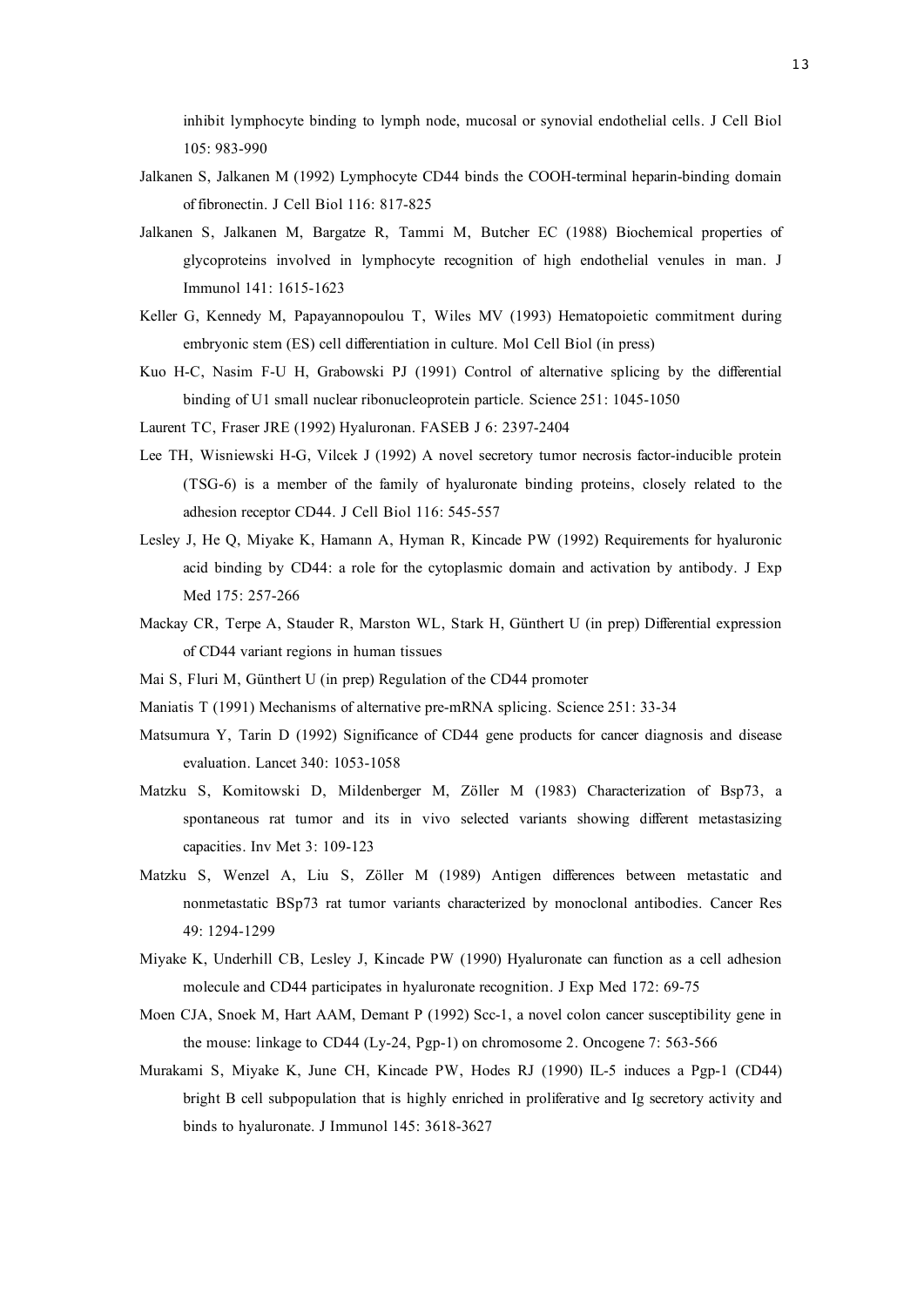- Murakami S, Miyake K, Abe R, Kincade PW, Hodes RJ (1991) Characterization of autoantibodysecreting B cells in mice undergoing stimulatory (chronic) graft-versus-host reactions. J Immunol 146: 1422-1427
- Neame SJ, Isacke CM (1992) Phosphorylation of CD44 *in vivo* requires both Ser323 and Ser325, but does not regulate membrane localization or cytoskeletal interaction in epithelial cells. EMBO J 11: 4733-4738
- Nicolson GL (1987) Tumor cell instability, diversification, and progression to the metastatic phenotype: from oncogene to oncofetal expression. Cancer Res 47: 1473-1487
- Norton PA, Hynes RO (1990) In vitro splicing of fibronectin pre-mRNAs. Nucl Acids Res 18: 4089- 4097
- Nottenburg C, Rees G, St. John T (1989) Isolation of mouse CD44 cDNA: structural features are distinct from the primate cDNA. Proc Natl Acad Sci USA 86: 8521-8525
- Omary MB, Trowbridge IS, Letarte M, Kagnoff MF, Isacke CM (1988) Structural heterogeneity of human Pgp-1 and its relationship with p85. Immunogenetics 27: 460-464
- Picker LJ, Nakache M, Butcher EC (1989) Monoclonal antibodies to human lymphoctye homing receptors define a novel class of adhesion molecules in diverse cell types. J Cell Biol 109: 927- 937
- Reber S, Matzku S, Günthert U, Ponta H, Herrlich P, Zöller M (1990) Retardation of metastatic tumor growth after immunization with metastasis-specific monoclonal antibodies. Int J Cancer 46: 919-927
- Reyes AA, Small SJ, Akeson R (1991) Al least 27 alternatively spliced forms of the neural cell adhesion molecule mRNA are expressed during rat heart development. Mol Cell Biol 11: 1654- 1661
- Ruiz P, Imhof BA (1992) Embryonic colonization of the thymus by T cell progenitors as a model for metastasis. In: Metastasis: Basic research and its clinical applications. Contrib. Oncol. Basel, Karger 44: 318-331 (ed. Rabes H, Peters, PE, Munk K)
- Screaton GR, Bell MV, Jackson DG, Cornelis FB, Gerth U, Bell JI (1992) Genomic structure of DNA encoding the lymphocyte homing receptor CD44 reveals at least 12 alternatively spliced exons. Proc Natl Acad Sci USA 89: 12160-12164
- Seiter S, Arch R, Reber S, Komitowski D, Hofmann M, Ponta H, Herrlich P, Matzku S, Zöller M (1993) Prevention of tumor metastasis formation by anti-variant CD44. J Exp Med (in press)
- Shtivelman E, Bishop JM (1991) Expression of CD44 is repressed in neuroblastoma cells. Mol Cell Biol 11: 5446-5453
- Stamenkovic I, Amiot M, Pesando JM, Seed B (1989) A lymphocyte molecule implicated in lymph node homing is a member of the cartilage link protein family. Cell 56: 1057-1062
- Stamenkovic I, Aruffo A, Amiot M, Seed B (1991) The hematopoietic and epithelial forms of CD44 are distinct polypeptides with different adhesion potentials for hyaluronate-bearing cells. EMBO J 10: 343-348